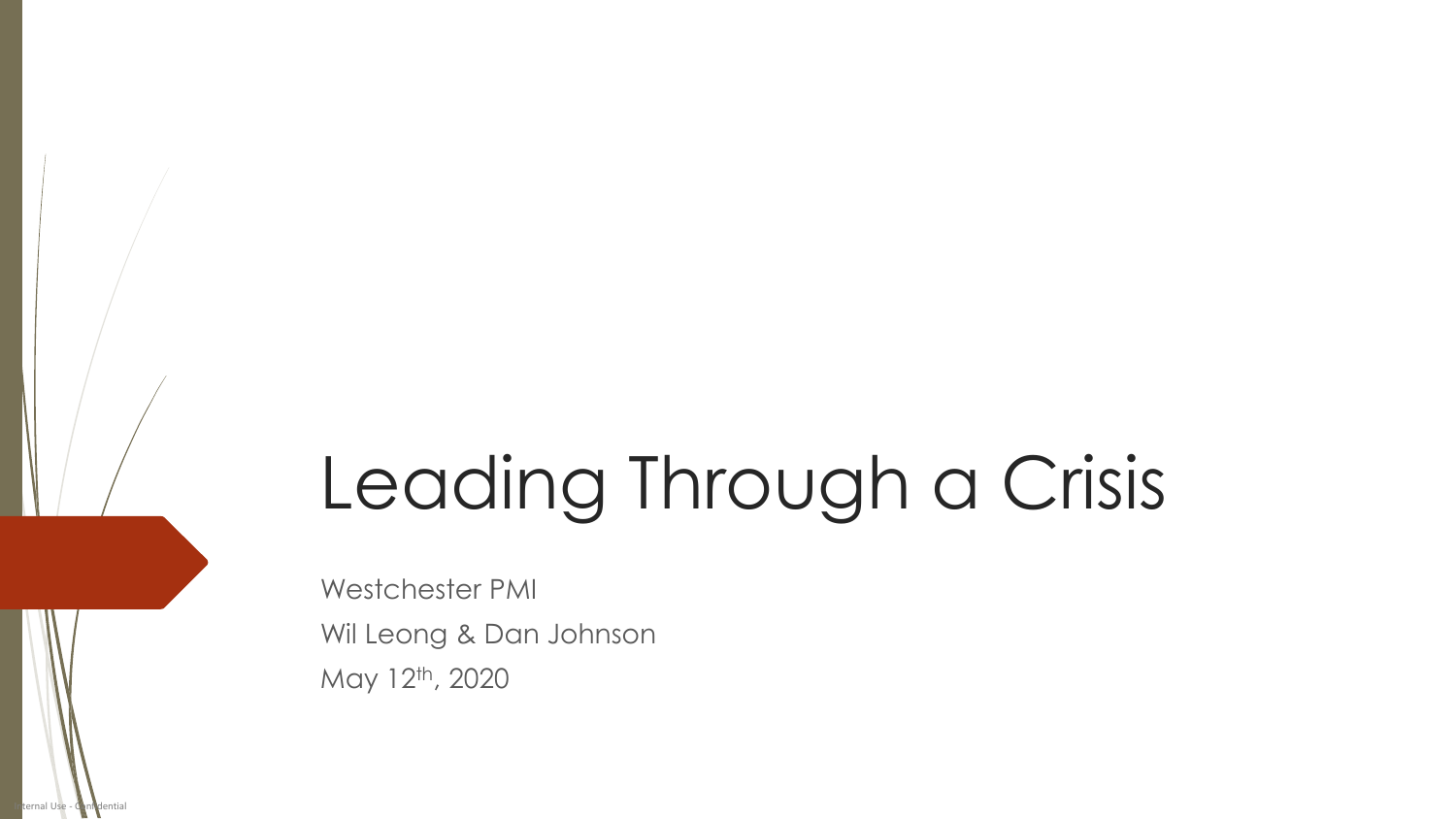## Agenda

- 2 What aspect of Crisis Management do you want to improve?
- Leading vs. Managing
- Top 10 Aspects
- A Special Bonus

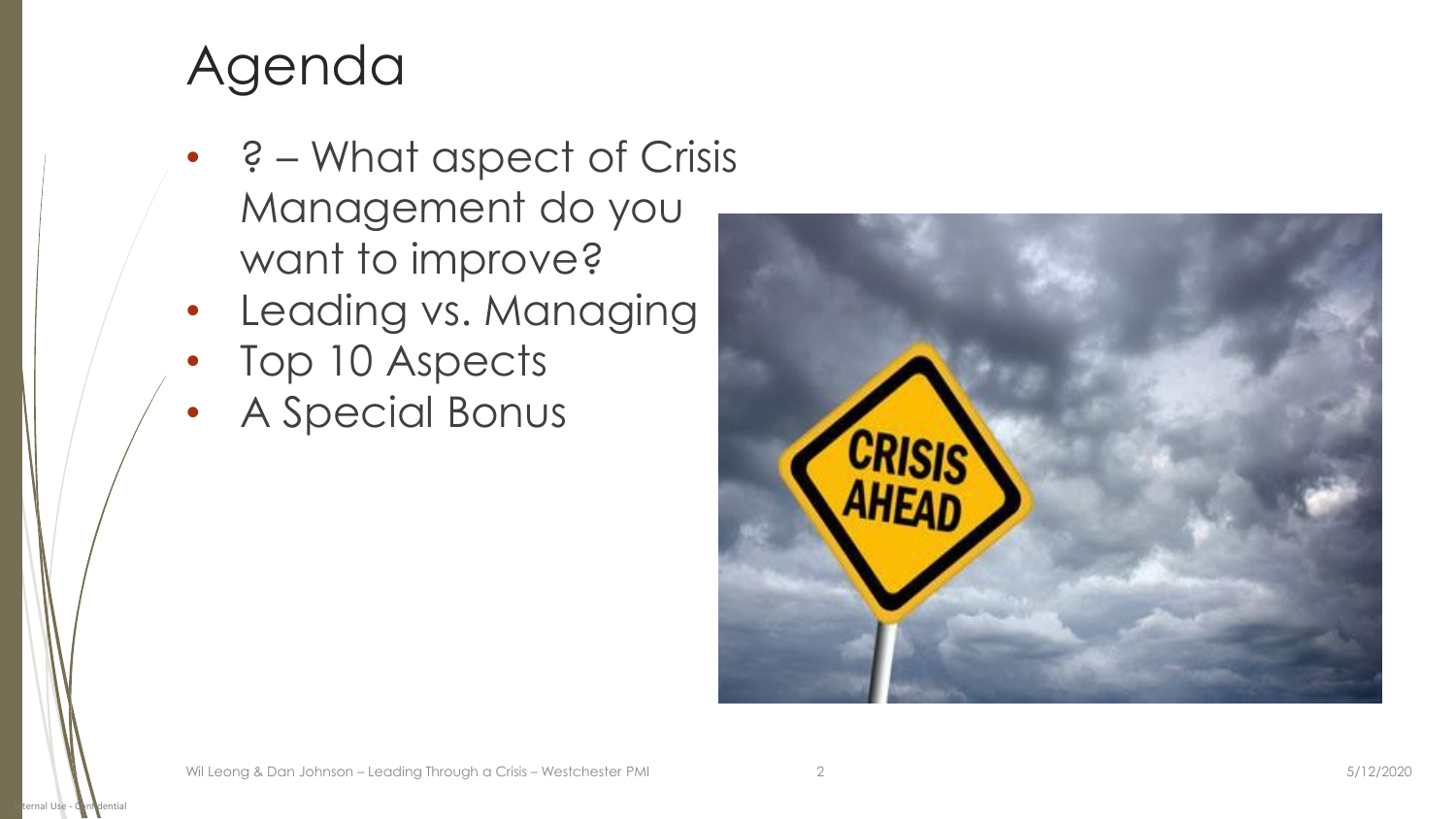# Leading vs. Managing

- A Manager is someone you tolerate, a Leader is someone you follow
- Leader's job is to move people from where they are to where they need to be (not always comfortable)

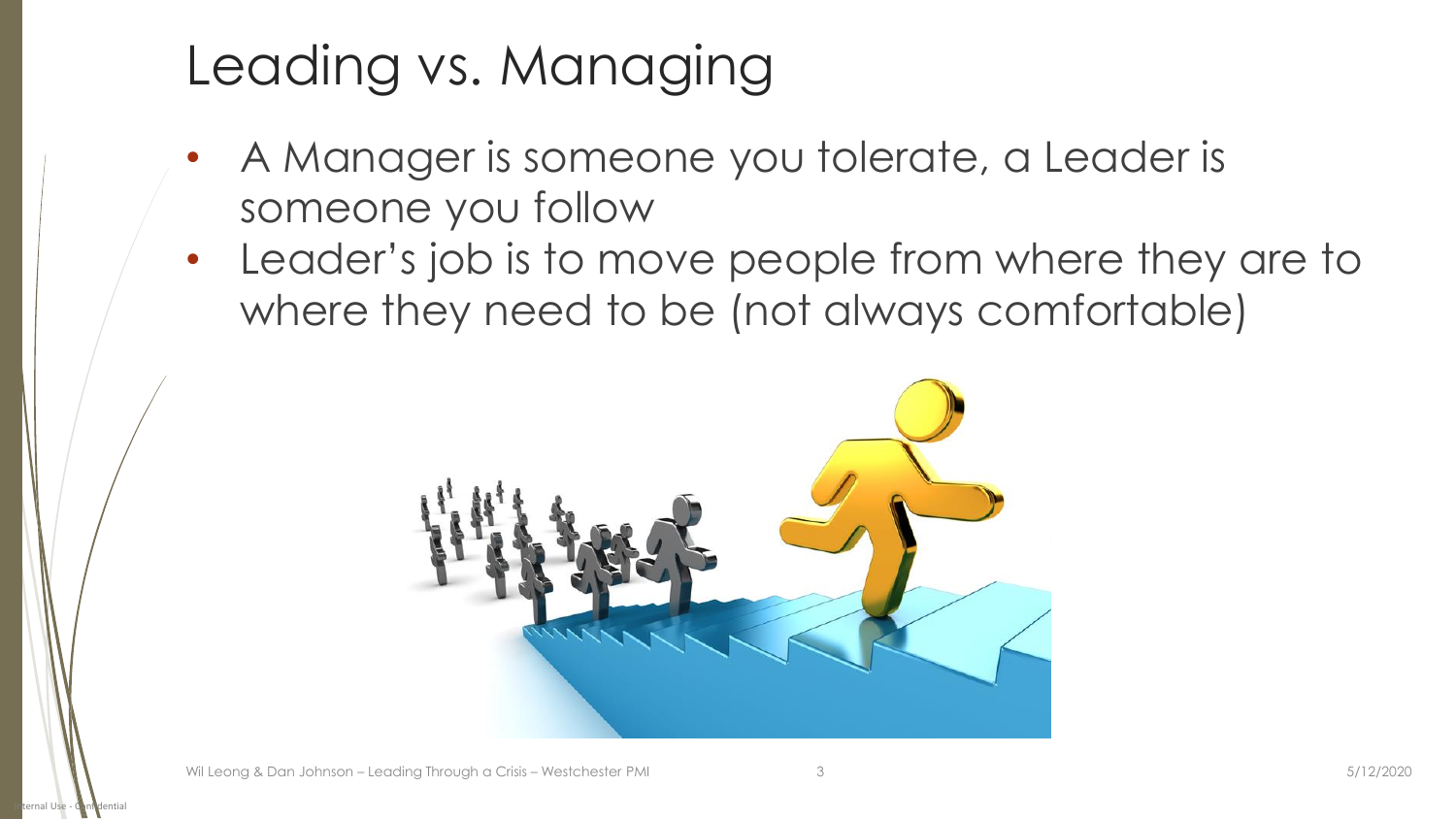# **Terminology**

#### **Crisis Management Plan and Disaster Recovery Plan are components of the Business Continuity Plan**

- Business Continuity
	- The process of creating systems of prevention and recovery to deal with potential threats to a company
- Crisis Management
	- Steps to be taken to handle a series of events that causes major disturbance
- Disaster Recovery Plan
	- Technology (servers, systems, data and software applications)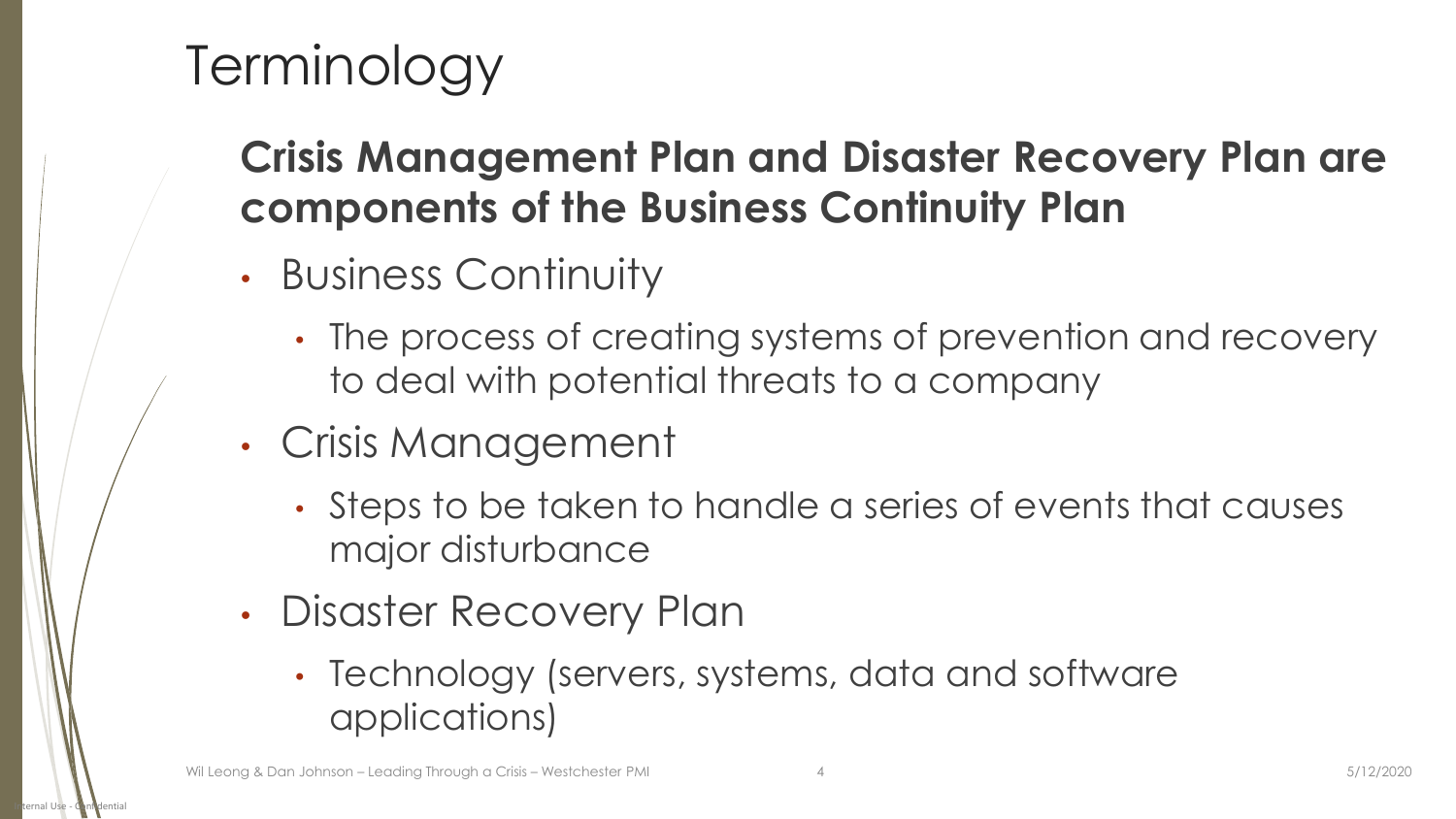### Basic Needs (Shelter/Food/Sleep)

- First step in a crisis order food/caffeine
- Sleep establish shifts for longer-term issues







han · gry (han-gree) adj

a state of anger caused by lack of food; hunger causing a negative change in emotional state.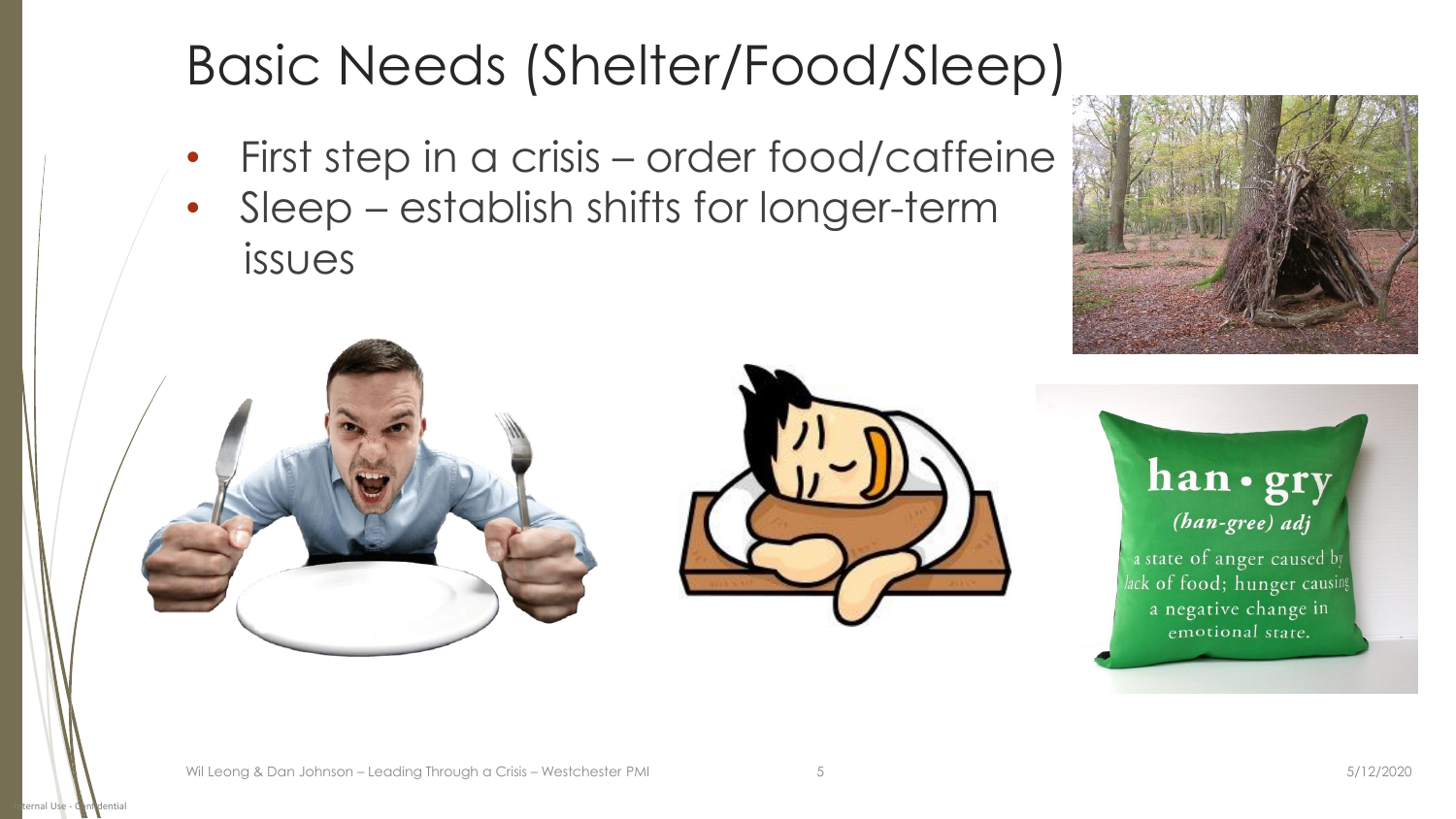#### Stress Management

- How stress is handled?
	- Workout / Yoga / Talking etc...
		- Watercooler talk
		- Schedule
	- Leaders Practice calming
- Be Mindful of Others

ernal Use -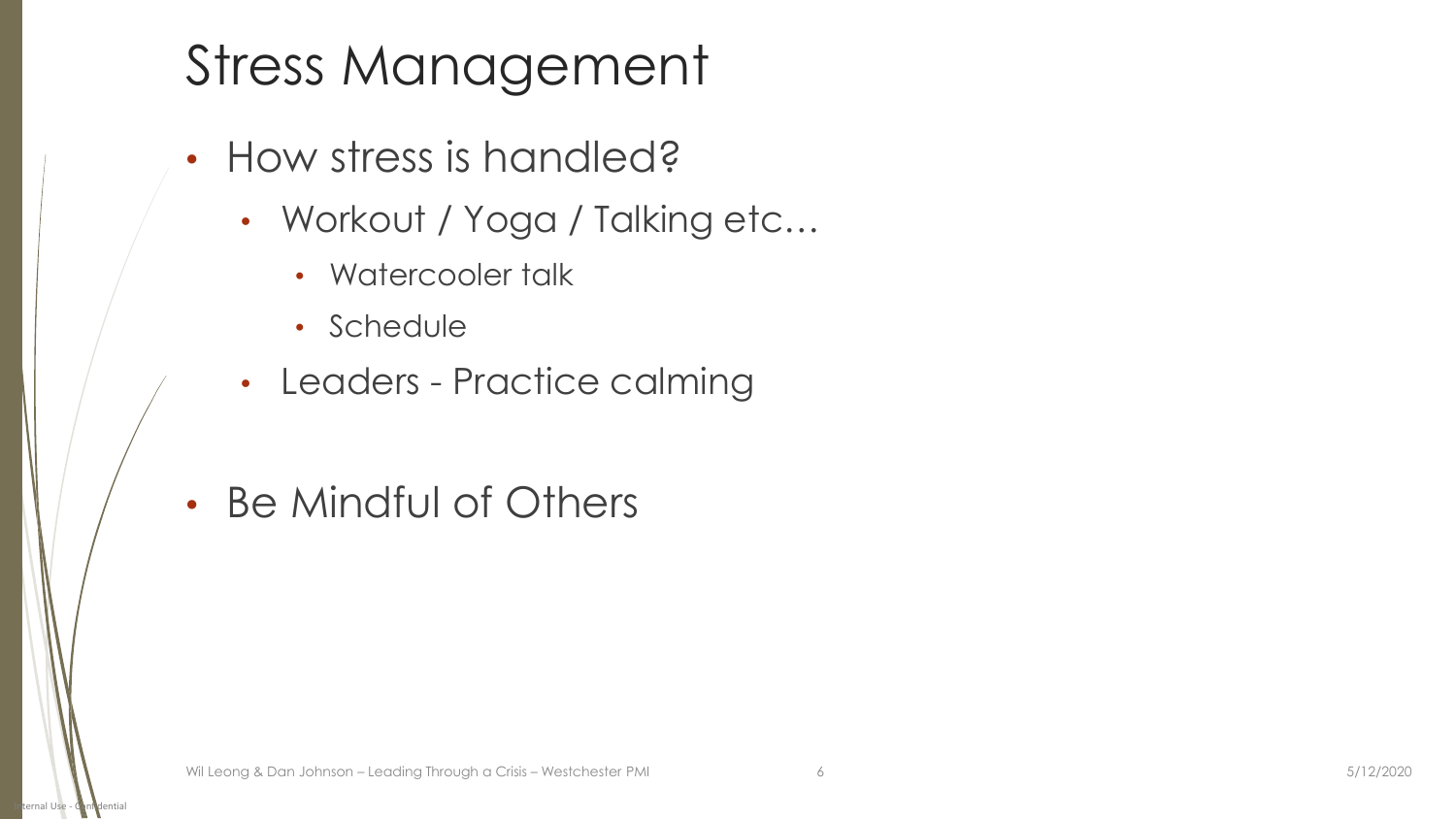### Remote Work / Dislocated Teams

- Empathy is key strive to understand everyone's individual situation
- Start off every call with "How are you doing?"
- Tools Does the team have what they need to be effective (laptops, VPN, video-conferencing, etc.)?
- Manufacture interactions:
	- Random phone calls
	- Virtual Happy Hour



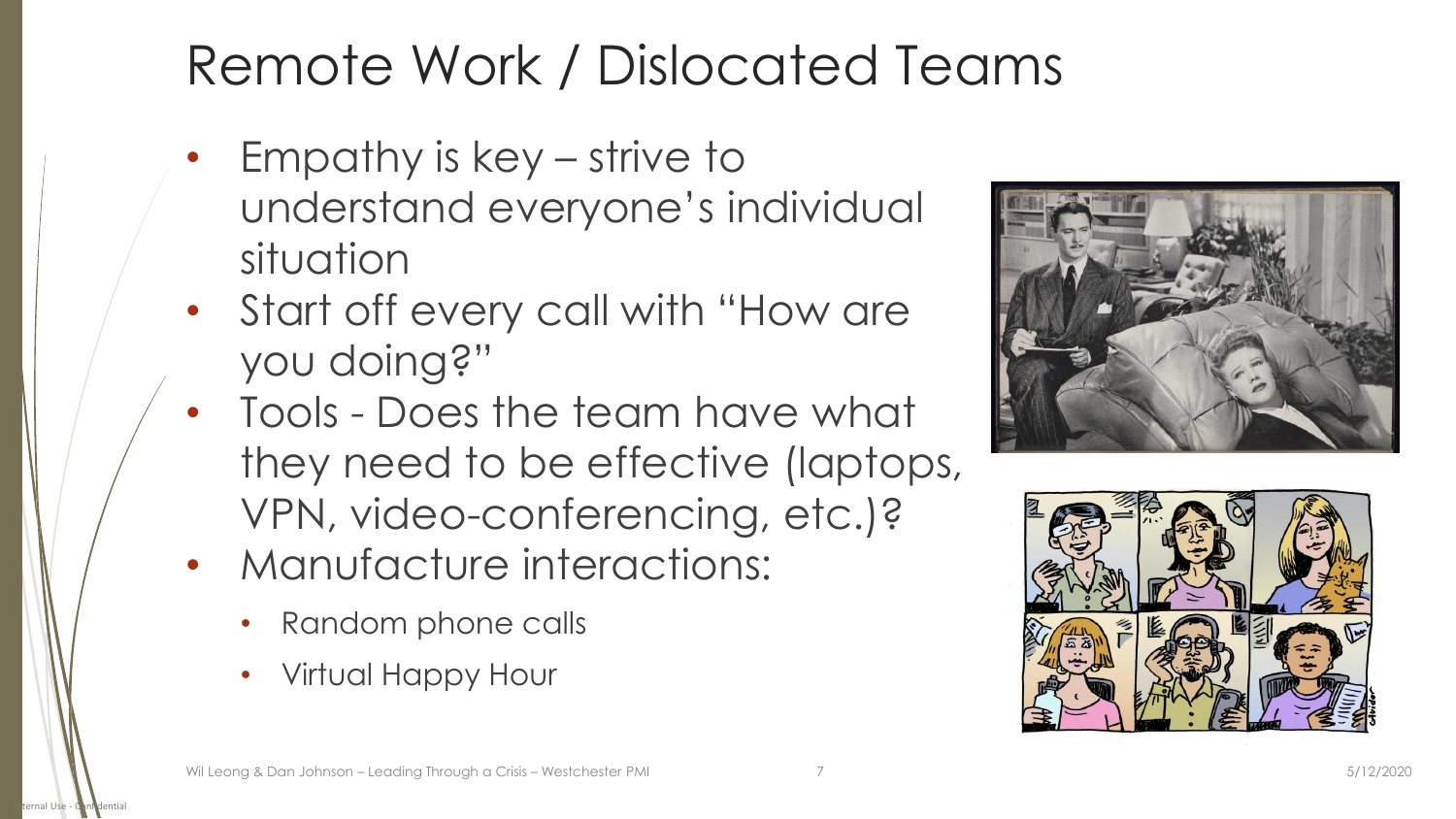# **Prioritization**

- Focus on what you can control
	- Taking ownership
	- Redefine what a win looks like
		- Something to look forward to
	- Communicate what the organization is doing
		- Might not have all the information
	- Know where to get information – keep finger on the pulse



ernal Use

- Confidential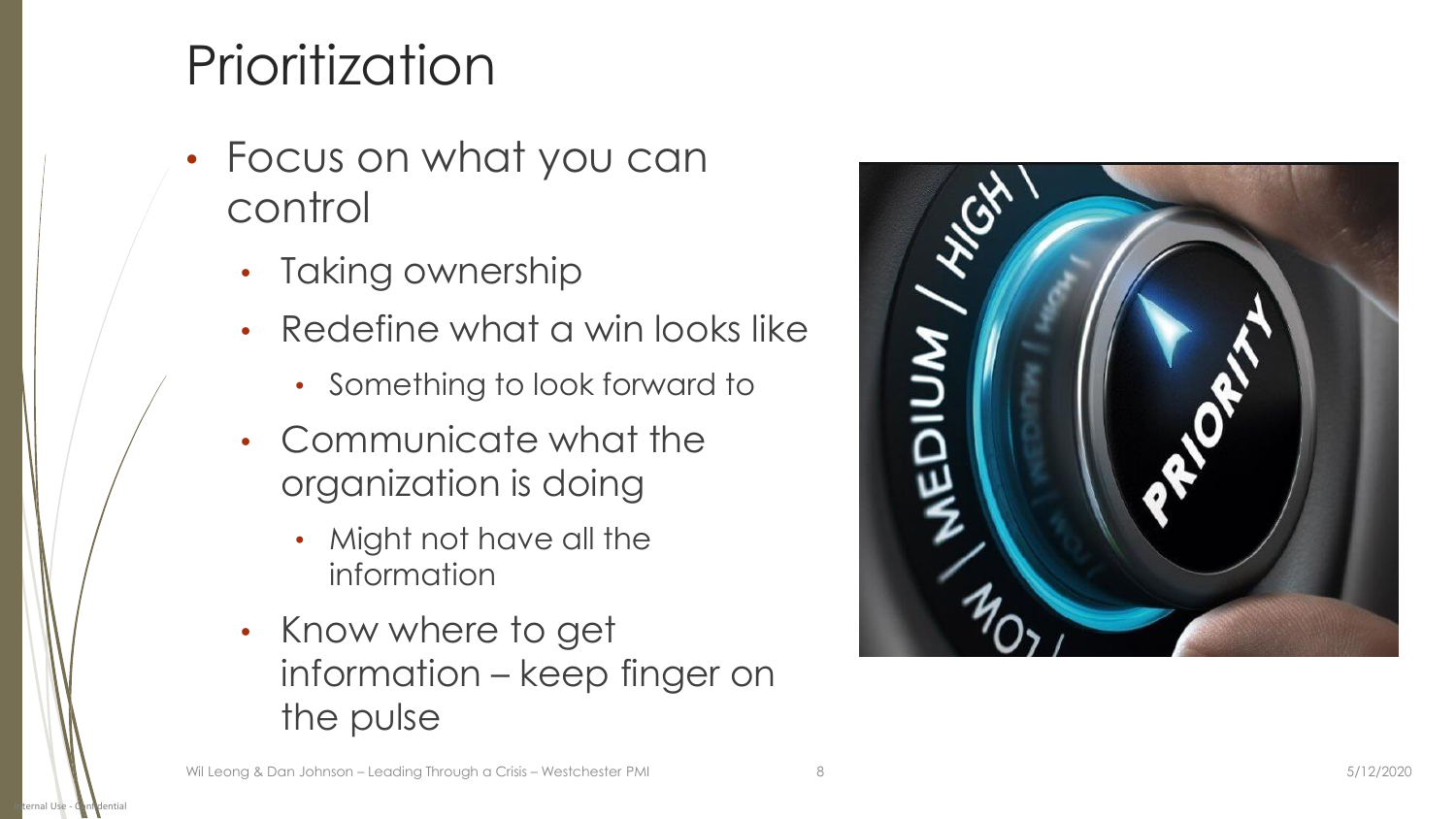# **Planning**

- Huge dependency on the length of the crisis
- Team will be hyper-focused on the issue in an acute crisis
- Plan next few hours, next day, next week, review every few hours and make adjustments
- Being agile is key, not the time for the 10,000 line project plan

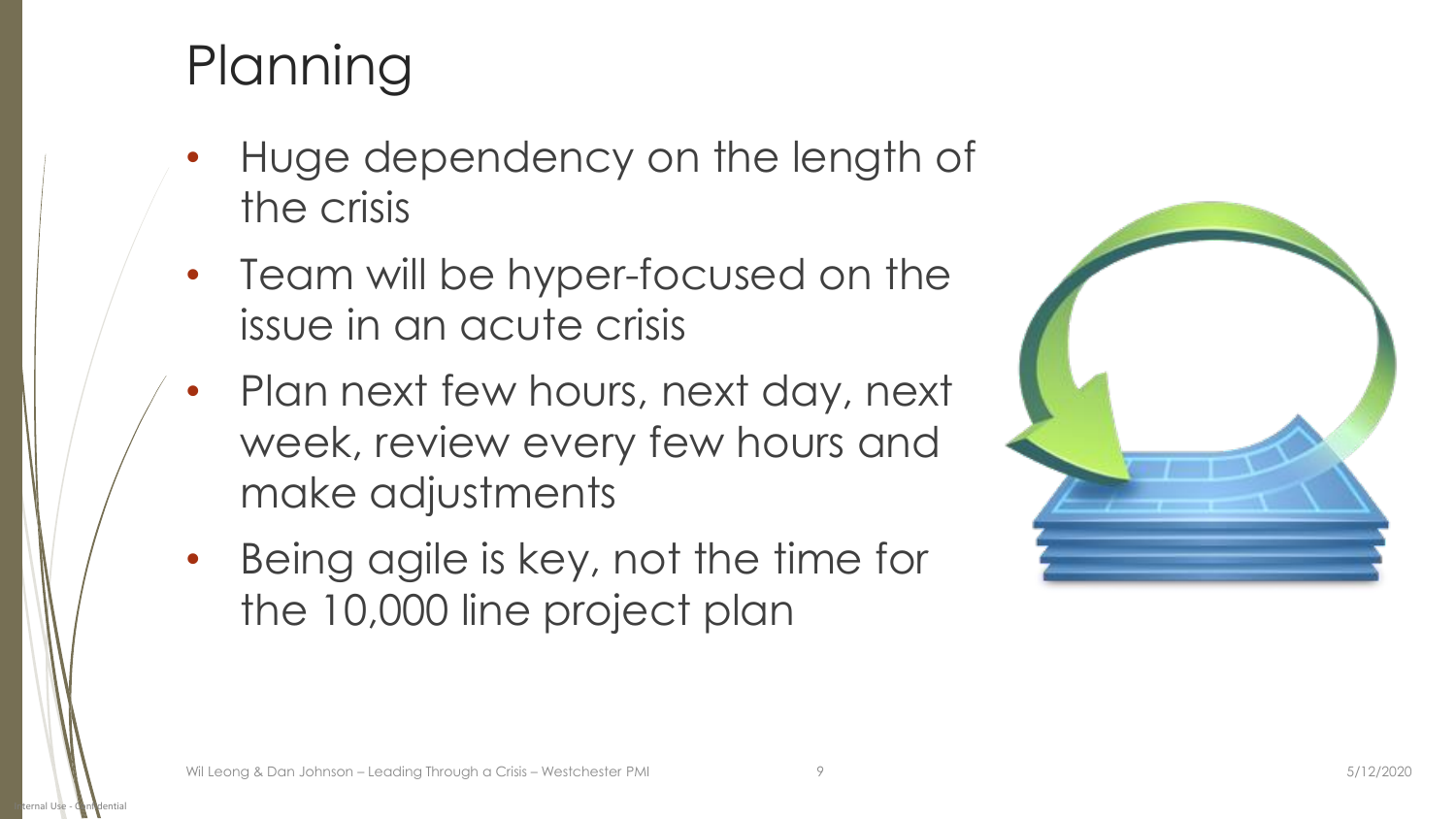# Managing Communications

- Responding Quickly and Confidently
	- Within 1 Hour
	- Short and simple
	- **Factual**

 $enal$  Use -  $C$ 

- Action oriented
- **Timebound**
- Empathetic

"We're aware of the situation. We take food poisoning seriously and are working with both the Health Department and the customer to resolve the issue. We'll keep you posted when we find out more information."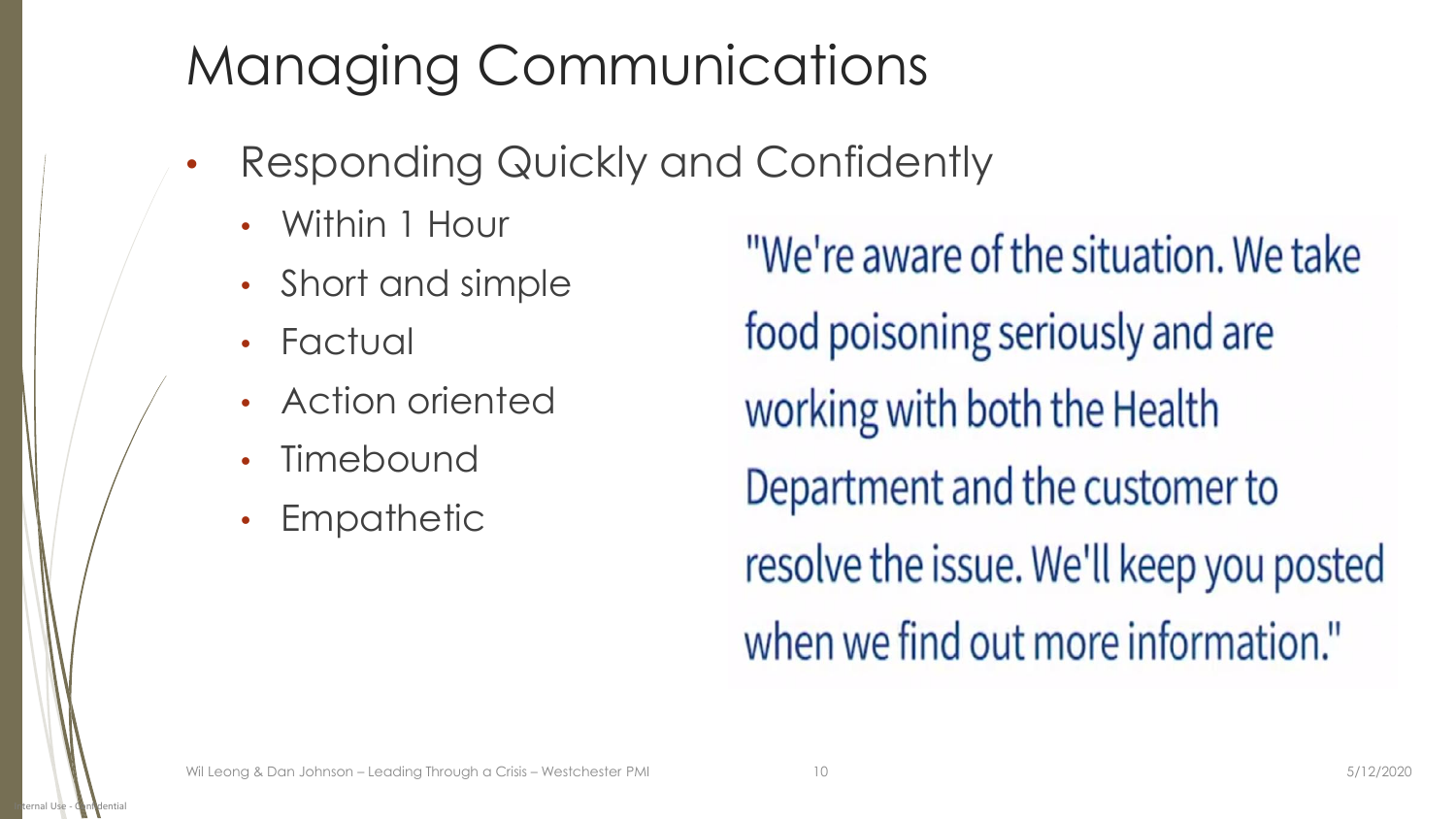### Communication Team Members

- Executive Leadership
- Department Heads
- Communications Staff
- **Legal**

ernal Use -

\*\*\*\*\*\*\*\*\*\*\*\*\* Establish Chain of Command \*\*\*\*\*\*\*\*\*\*\*\*\*\*\*\*\*\*\*\*\*\*

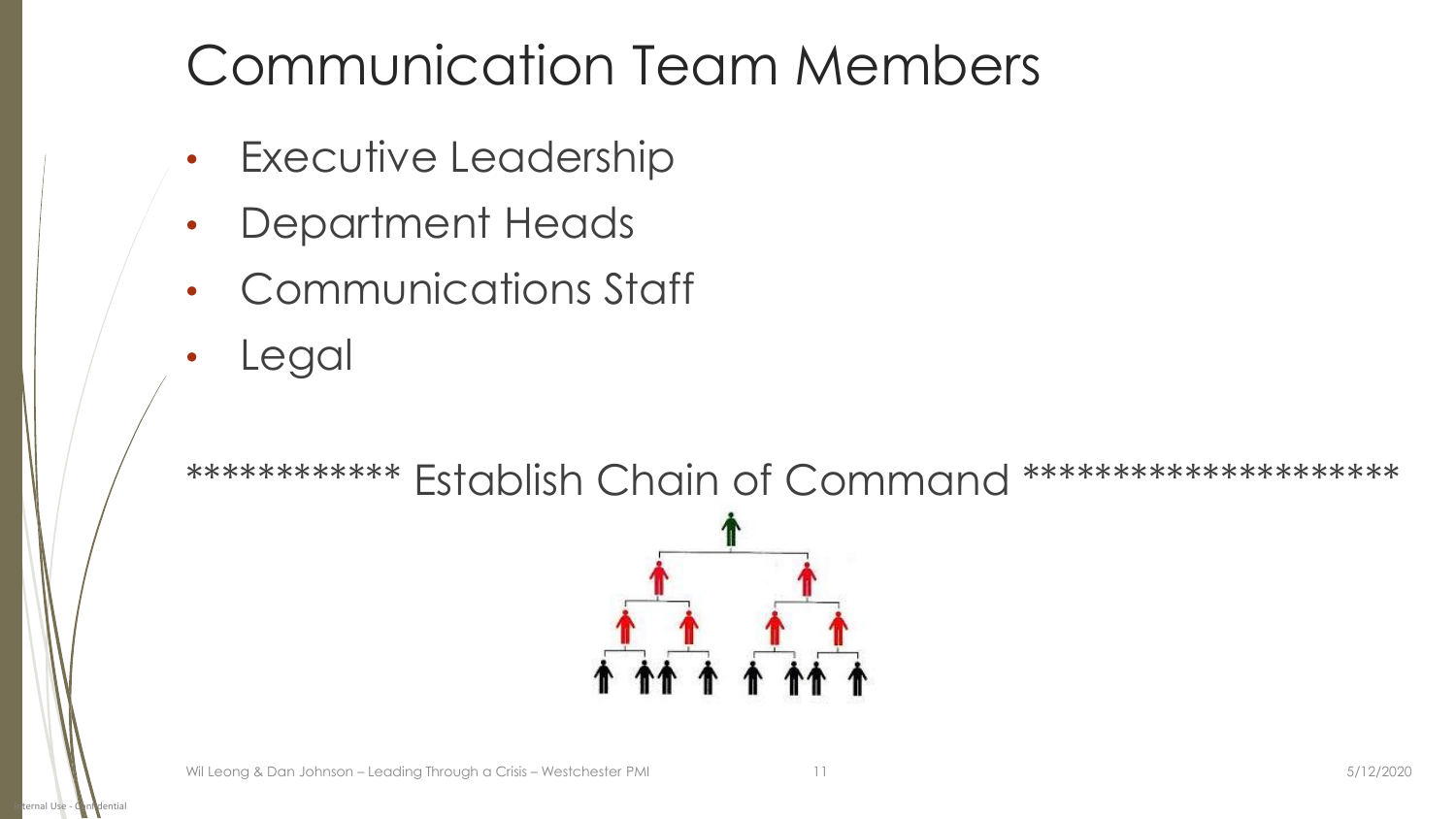# Minimizing Distractions

- Your job is to eliminate nonhealthy distractions
- Goes back to basic needs
- Put on your own oxygen mask before you can help others
- For an acute crisis, a war room can be very effective
	- Breaks down communication barriers
	- Can observe the level of engagement
	- Creates the "we're all in it together" mentality



/www.vary.http://www.flickr.com/photos/dacran/259647838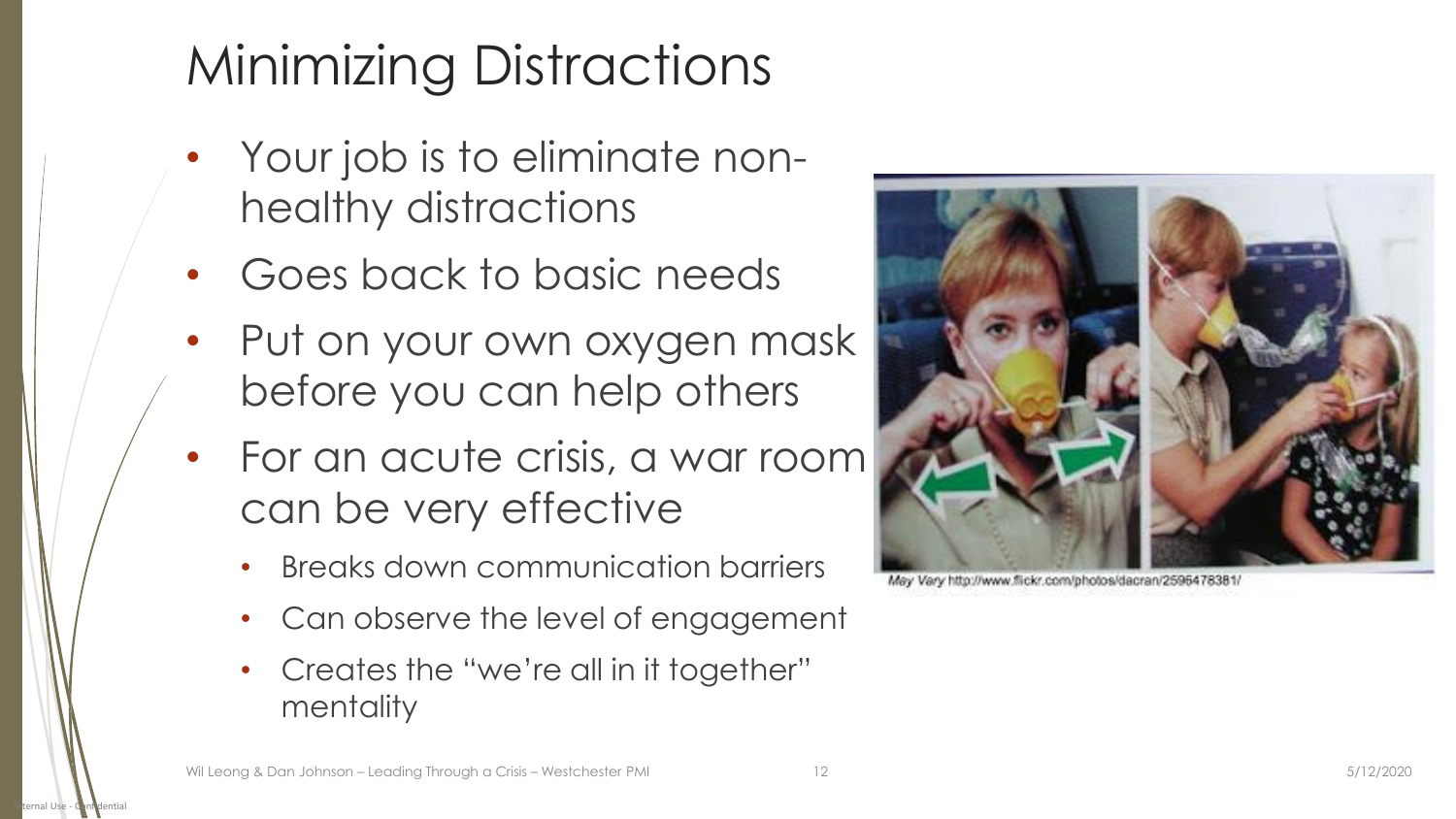# **Marketing**

- New Reality
	- Be honest
	- Deliver value
	- Avoid Tokenism
- New Mindset



 $I$ ernal Use -  $C$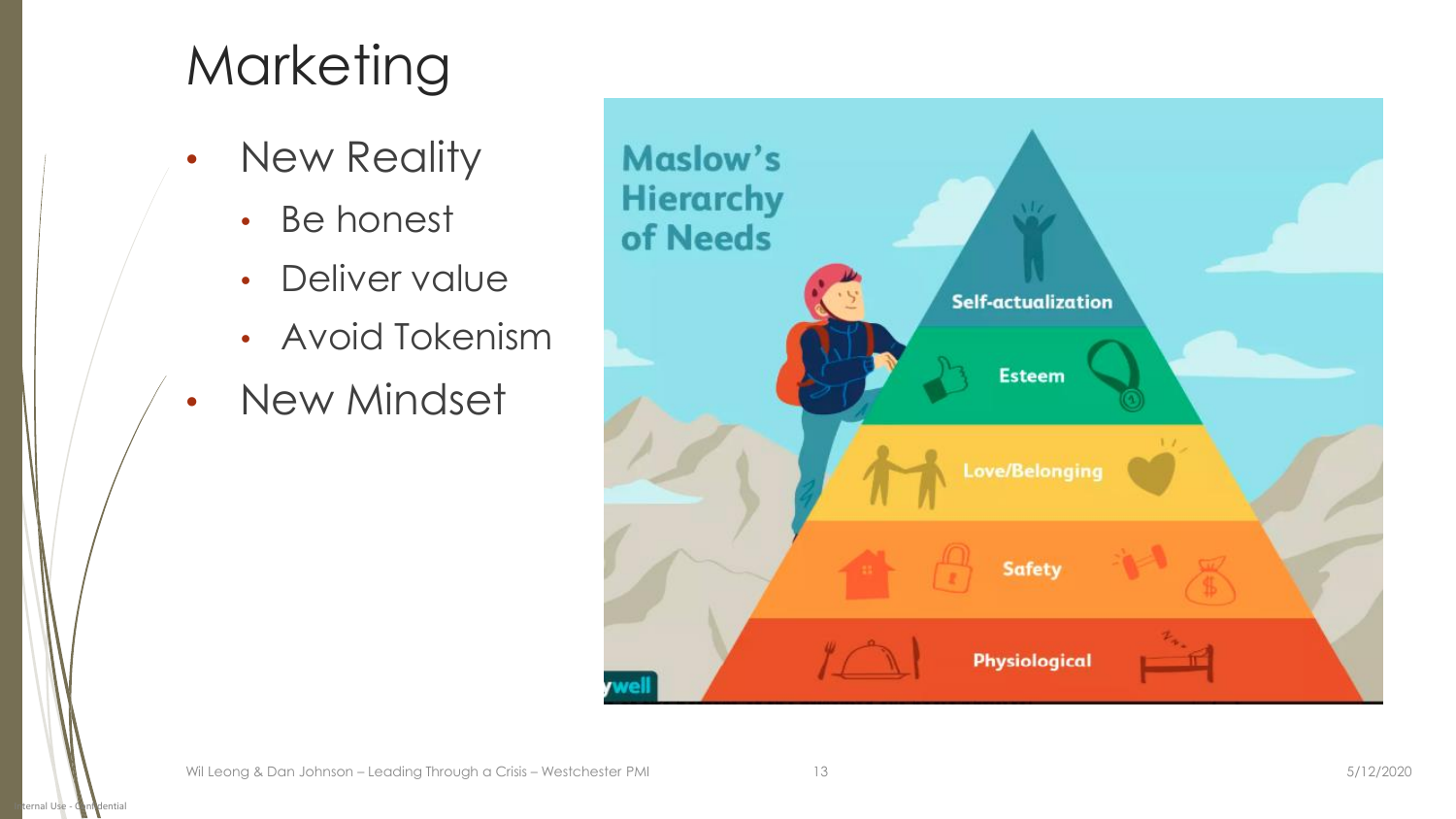# Marketing continued….

**Timing** 

ernal Use

- Marketing Strategy must change
	- Focus on Cause Oriented Marketing
	- Opportunistic Marketing
	- Avoid overly promotional
- **Trust is Crucial**
- Consumer will extract full value
	- Vs. cheaper products



 $+$  Follow  $...$ 

Air freight is critical in the fight against COVID-19. From medical supplies to consumer goods and perishables, we're proud to deliver these necessities where they are most needed. During this unprecedented time, one thing is certain: we are Atlas strong.



**○ ● ○** 1,057 · 36 Comments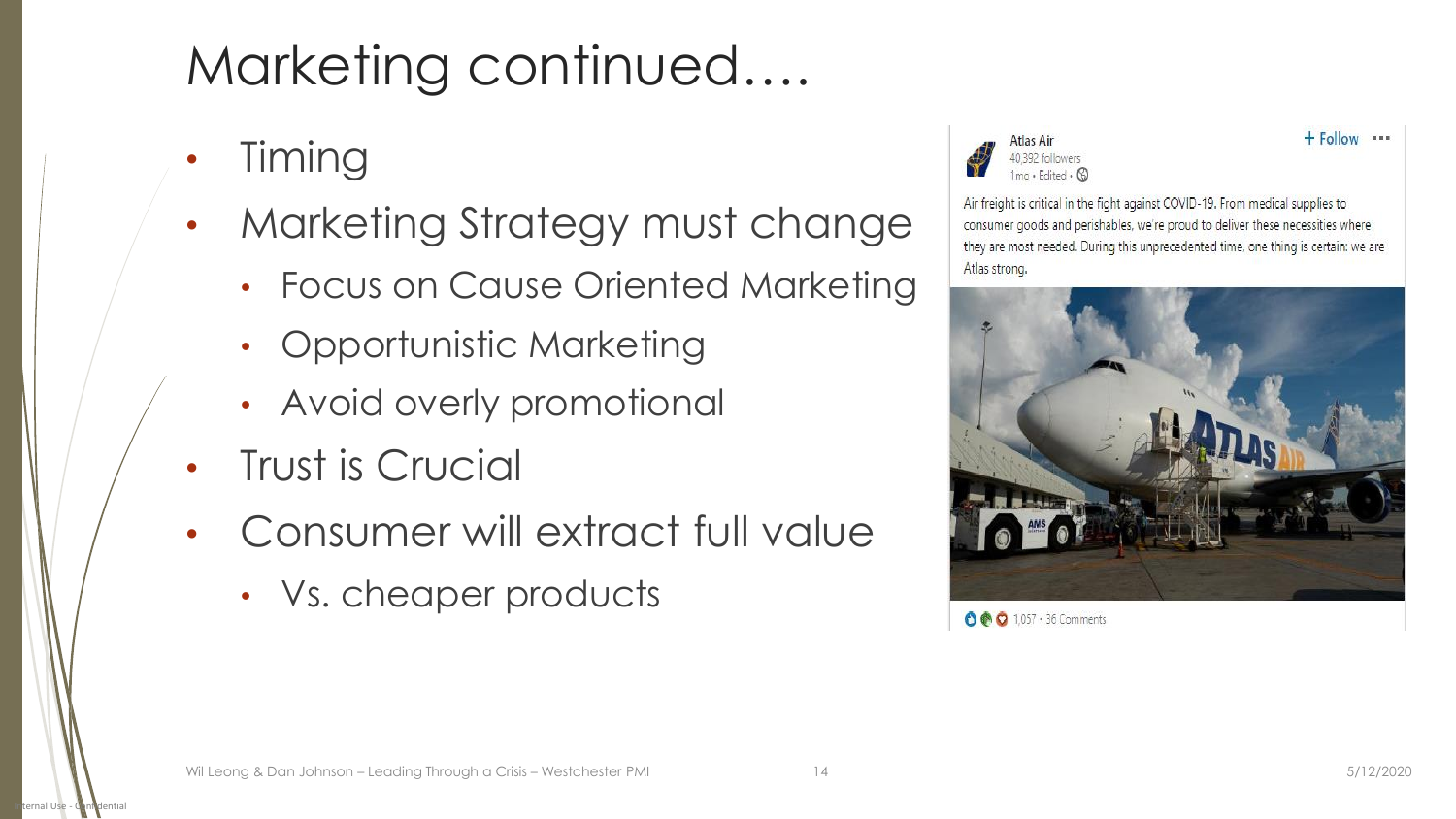#### When All Else Fails…



ternal Use -  $\ddot{\text{C}}$